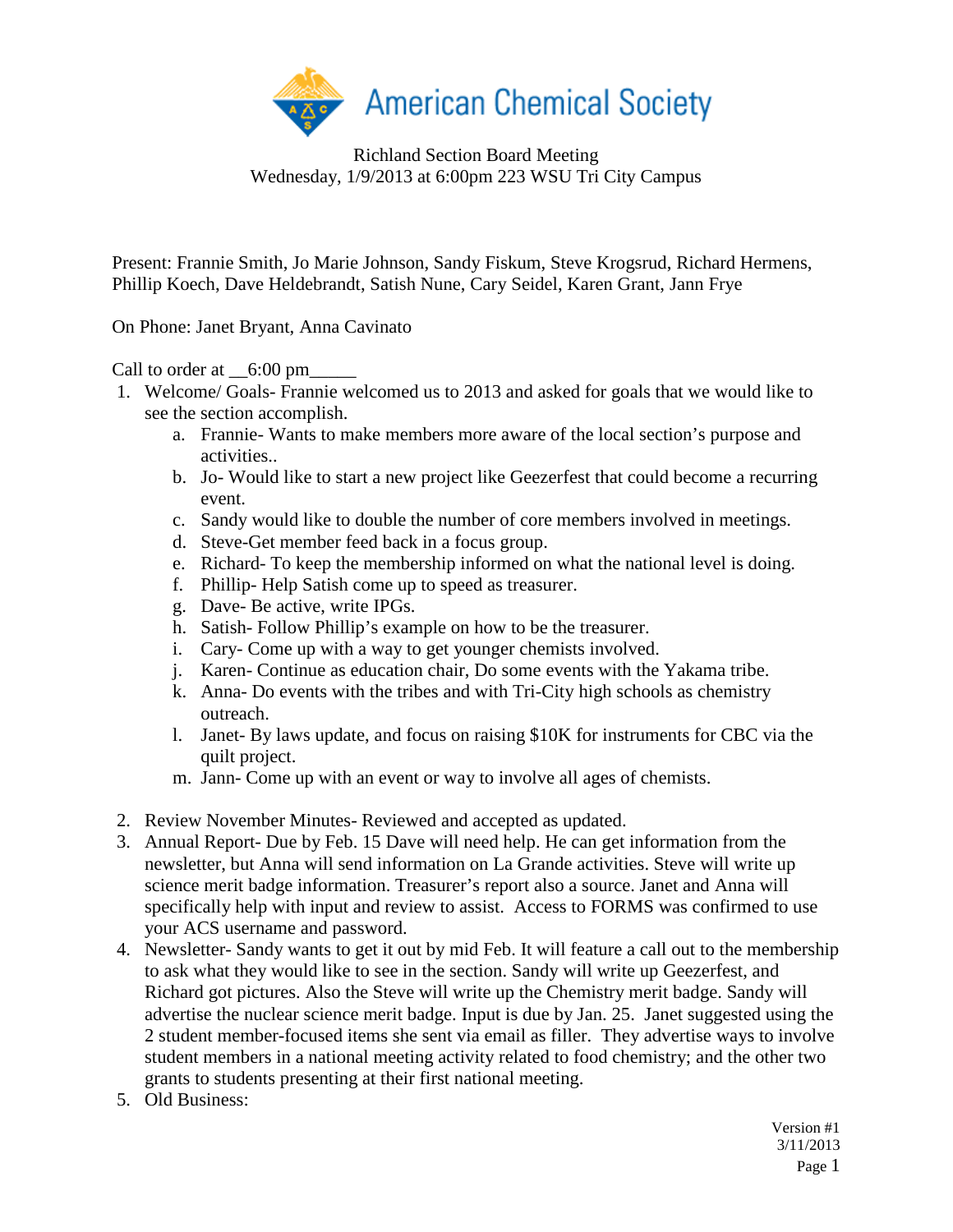

Richland Section Board Meeting

Wednesday, 1/9/2013 at 6:00pm 223 WSU Tri City Campus

a. Election- We asked all board members and committee chairs to fill out information on the form we need to send to the ACS HQ national. This was due Dec. 1, but our election results were not final, so a quick turn-around is needed; this information goes into the "Yellow Book" about our Section.

## 6. New Business

- a. Innovative Project Grant- Dave wondered if anyone has an idea for a new IPG. He wondered if we could decorate a public place like a school, hospital, or library with chemistry themed decorations. Jo mentioned that Pasco was building a new library. But first we have to write the report on our last IPG. Frannie will complete the report. Jo Marie suggested the new library built in Pasco as a potential partner; Dave will contact the library folks to see if they are interested in this potential opportunity.
- b. Science Olympiad- Science Olympiad request has just come out. Cary is willing, but he had great trouble getting in touch with the high school teachers. Most of the response he got was negative from the schools. The two students that participated were not contacted through the school. Karen thought she can help get the email addresses of the teachers from the running start students. Frannie also said she can get information from Delta High. Richard mentioned that La Grande high school does not have a chemistry class. Their kids take it at the college. We recognized the students who participated, and the teachers. We should also ask our membership to publicize it to students. Cary thinks it will cost \$200 to \$400. We voted to have \$250 put forward to this so Cary can get started. He has to have the participation form turned in by Jan. 19. Cary does make web links to old tests available to interested students. Cary will write something up for the newsletter.
- c. Budget Review

## Requests

- 1. Anna would like to have funds for a Project SEED student.
- 2. Anna will also want the travel awards for the students to go to meetings, many students are interested in going to New Orleans, so any help the section can give would be appreciated. Janet said she needs to let Anna know of other sources of moneys that students can apply for. (e.g., Women in Chemistry).
- 3. Last year we decided to dip into our reserves, so we used about \$1000 from our reserves. Our total assets now are about \$30,000. It looks on the budget sheet like we went in the red by \$4000, but it is really \$1000 due to the IPG grant of \$3000 being expended.
- 4. Janet would like the section to cover reasonable and customary expenses that the councilors have at the national meetings. She feels we need to reimburse our councilors better. Richard says he stays at cheaper hotels than the ACS hotel, and stays near a bus route. He also did not ask for meal expenses, and went in the hole on the last two meetings. Janet would like us to pencil in \$4500 for this expense for this year, as the NOLA meeting will be quite expensive, but the Indianapolis meeting ought to be a bit cheaper. We agreed.

Discussion going down the budget: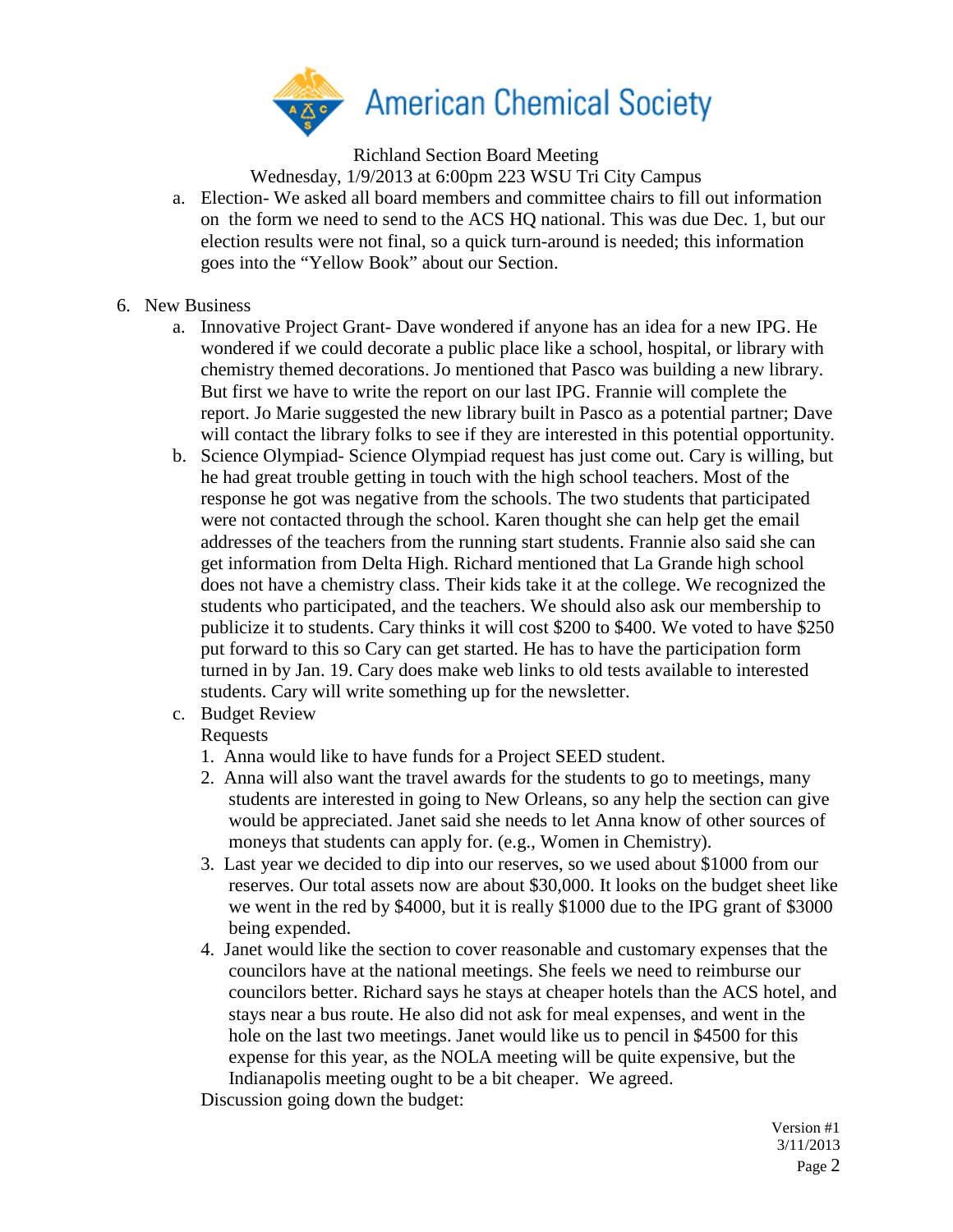

Richland Section Board Meeting

Wednesday, 1/9/2013 at 6:00pm 223 WSU Tri City Campus

- a. Line 6- We expect the local section dues to be about \$1600. (This is about 320 of our members contributing at \$5 per person; more than 50%).
- b. Line 14-We proposed getting the by-laws revised to allow electronic voting. This would save money on postage. This could be put into effect for next year if we get moving.
- c. We are putting \$400 for public relations.
- d. We are deleting 15C web update; we have a current volunteer performing the maintenance and update.
- e. Line 16a- We have \$400 for speakers- We did not use it last year. Karen suggested we use this to bring in a speaker from Theo Chocolate in Seattle to defray the speaker's cost. We could publicize it and have public pay a tasting fee, and we might even make money. So we decided to set aside \$400 to do this. Karen will contact Theo Chocolate Company.
- f. Line 16b- ACS picnic we propose \$300.
- g. Line 16c- Annual Social- "Geezerfest"- so we need more money. We need about \$600 to cover food; putting money to cover awards into separate section for awards specifically.
- h. Line 16d- delete
- i. Line 16e-Science café- We will plan \$600, and put a proposal for money from the national, but Richard and Janet will verify if ACS HQ is supporting them in 2013.
- j. Lines for Leadership Development will be zeroed out.
- k. Line 18- Travel for Councilor will be \$4500.
- l. Line 19- Travel subsidy for Local section Leadership Conference- \$900
- m. Line 20a- zero
- n. Line20b-delete
- o. Line20c NCW,K-12 outreach- \$500
- p. Line 20d-Olympiad-\$250
- q. Line 20e- Science fair- \$400
- r. Delete Lines 20 e and f- we have not used them for years
- s. Line 20h- rename Diversity Committee- \$600, with \$500 of this targeted specifically for the La Grande Girls in Science.
- t. Line 20i-Boy Scout Nuclear Badge \$550
- u. Line 20j-Earth Day- \$250
- v. Project SEED- \$900
- w. Line 20l- delete
- x. Line 20m-Other expenses- \$50
- y. Line 20n- Career, one time event, zero
- z. Line 20o- ACS and You-\$82.43 left
- 5. The budget is over about \$2000. But we had NORM about 10 years ago and may have another one in about 2 years, so we still have \$30K reserves. If we do the chocolate event that would raise money, it could help fund expected programs.